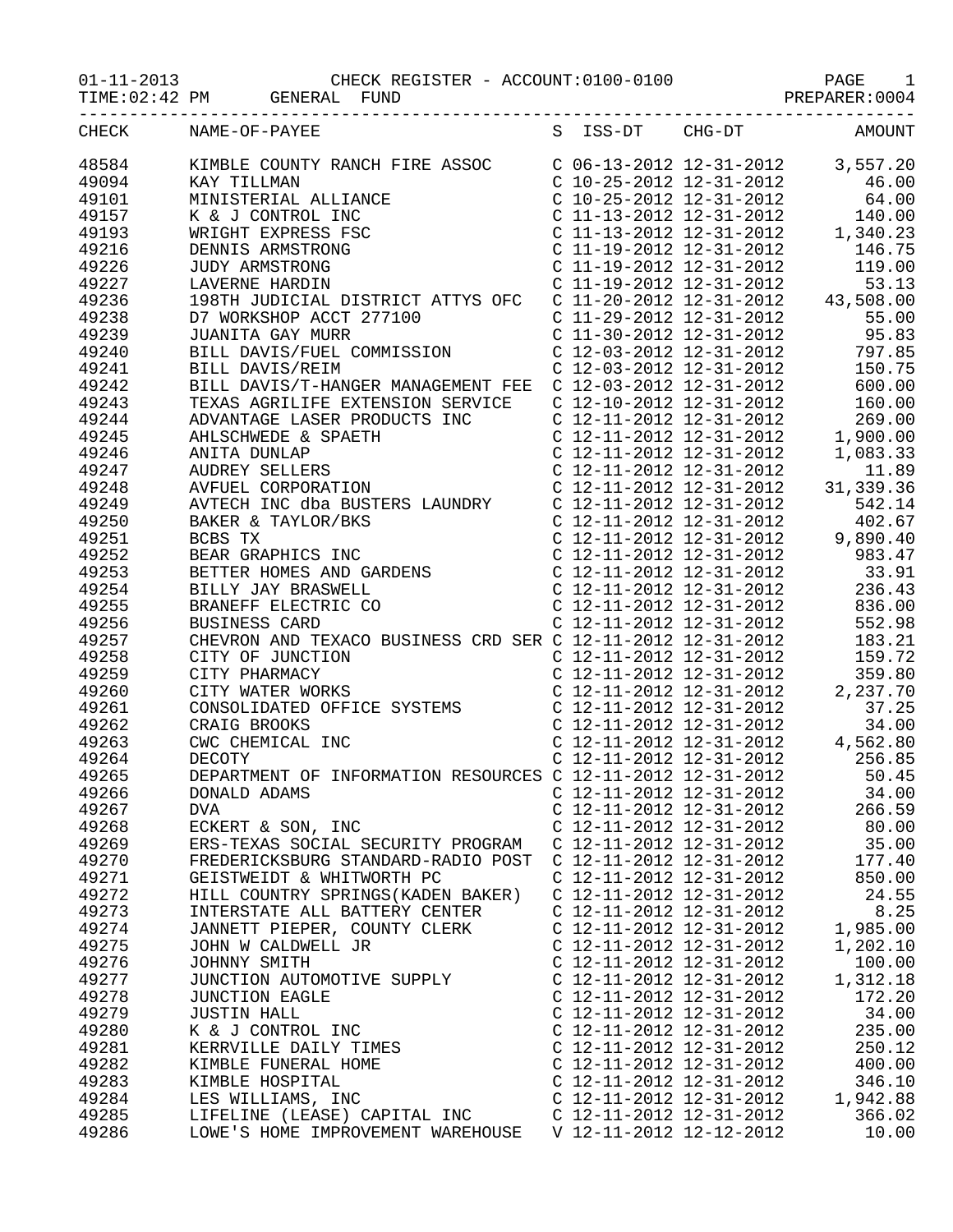TIME:02:42 PM GENERAL FUND SERIER REPARER:0004

| CHECK | NAME-OF-PAYEE                                                                                        |                         |                           | S ISS-DT CHG-DT AMOUNT         |
|-------|------------------------------------------------------------------------------------------------------|-------------------------|---------------------------|--------------------------------|
| 49287 |                                                                                                      |                         |                           |                                |
| 49288 |                                                                                                      |                         |                           |                                |
| 49289 |                                                                                                      |                         |                           |                                |
| 49290 |                                                                                                      |                         |                           |                                |
| 49291 |                                                                                                      |                         |                           |                                |
| 49292 |                                                                                                      |                         |                           |                                |
| 49293 |                                                                                                      |                         |                           |                                |
| 49294 |                                                                                                      |                         |                           |                                |
| 49295 |                                                                                                      |                         |                           |                                |
| 49296 |                                                                                                      |                         |                           |                                |
| 49297 |                                                                                                      |                         |                           |                                |
| 49298 |                                                                                                      |                         |                           |                                |
|       |                                                                                                      |                         |                           |                                |
| 49299 |                                                                                                      |                         |                           |                                |
| 49300 |                                                                                                      |                         |                           |                                |
| 49301 |                                                                                                      |                         |                           |                                |
| 49302 |                                                                                                      |                         |                           |                                |
| 49303 |                                                                                                      |                         |                           |                                |
| 49304 |                                                                                                      |                         |                           |                                |
| 49305 |                                                                                                      |                         |                           |                                |
| 49306 |                                                                                                      |                         |                           |                                |
| 49307 |                                                                                                      |                         |                           |                                |
| 49308 |                                                                                                      |                         |                           |                                |
| 49309 |                                                                                                      |                         |                           |                                |
| 49310 |                                                                                                      |                         |                           |                                |
| 49311 |                                                                                                      |                         |                           |                                |
| 49312 |                                                                                                      |                         |                           |                                |
| 49313 |                                                                                                      |                         |                           |                                |
| 49314 |                                                                                                      |                         |                           |                                |
| 49315 |                                                                                                      |                         |                           |                                |
| 49316 |                                                                                                      |                         |                           |                                |
| 49317 |                                                                                                      |                         |                           |                                |
| 49318 |                                                                                                      |                         |                           |                                |
| 49319 |                                                                                                      |                         |                           |                                |
|       |                                                                                                      |                         |                           |                                |
| 49320 |                                                                                                      |                         |                           |                                |
| 49321 | U.S. POSTMASTER<br>VALERIE LOPEZ<br>VERIZON SOUTHWEST<br>WEST GROUP PAYMENT CENTER<br>WEST TEXAS CAS |                         |                           |                                |
| 49322 |                                                                                                      |                         |                           |                                |
| 49323 |                                                                                                      |                         |                           |                                |
| 49324 | WEST TEXAS GAS                                                                                       |                         |                           | C 12-11-2012 12-31-2012 150.32 |
| 49325 | WESTAN INSURANCE GROUP LLC                                                                           |                         | $C$ 12-11-2012 12-31-2012 | 178.00                         |
| 49326 | WRIGHT EXPRESS FSC                                                                                   | C 12-11-2012 12-31-2012 |                           | 2,076.92                       |
| 49327 | XEROX CORPORATION                                                                                    | C 12-11-2012 12-31-2012 |                           | 361.11                         |
| 49328 | ALEX GONZALES                                                                                        | C 12-12-2012 12-31-2012 |                           | 30.00                          |
| 49329 | LOWES PAY AND SAVE INC                                                                               | C 12-12-2012 12-31-2012 |                           | 10.00                          |
| 49330 | SCOTT-MERRIMAN, INC                                                                                  | C 12-12-2012 12-31-2012 |                           | 1,310.60                       |
| 49331 | WESTAN INSURANCE GROUP LLC                                                                           | C 12-12-2012 12-31-2012 |                           | 853.00                         |
| 49332 | TEXAS CO & DIST RETIREMENT SYSTEM                                                                    | C 12-13-2012 12-31-2012 |                           | 116,000.00                     |
| 49333 | THE NEW YORK FIRST COMPANY                                                                           | C 12-13-2012 12-31-2012 |                           | 9,473.75                       |
| 49334 | JUANITA GAY MURR                                                                                     | C 12-14-2012 12-31-2012 |                           | 95.83                          |
| 49335 | LONDON VOLUNTEER FIRE DEPT                                                                           | C 12-20-2012 12-31-2012 |                           | 2,500.00                       |
| 49336 | AFFORDABLE AIR & HEAT                                                                                | I 12-27-2012 12-27-2012 |                           | 478.07                         |
| 49337 | AVFUEL CORPORATION                                                                                   | I 12-27-2012 12-27-2012 |                           | 9,865.84                       |
| 49338 | BAKER & TAYLOR/BKS                                                                                   | I 12-27-2012 12-27-2012 |                           | 32.86                          |
| 49339 | BRANEFF ELECTRIC CO                                                                                  | I 12-27-2012 12-27-2012 |                           | 318.00                         |
|       | CENTRAL TEXAS AUTOPSY, PLLC                                                                          |                         |                           |                                |
| 49340 |                                                                                                      | I 12-27-2012 12-27-2012 |                           | 4,200.00                       |
| 49341 | COLE MECHANICAL                                                                                      | I 12-27-2012 12-27-2012 |                           | 65.00                          |
| 49342 | DANFORD LAW FIRM                                                                                     | I 12-27-2012 12-27-2012 |                           | 315.00                         |
| 49343 | DLS DETENTION LOCK & EQUIP SERV                                                                      | I 12-27-2012 12-27-2012 |                           | 2,325.00                       |
| 49344 | <b>DVA</b>                                                                                           | I 12-27-2012 12-27-2012 |                           | 25.16                          |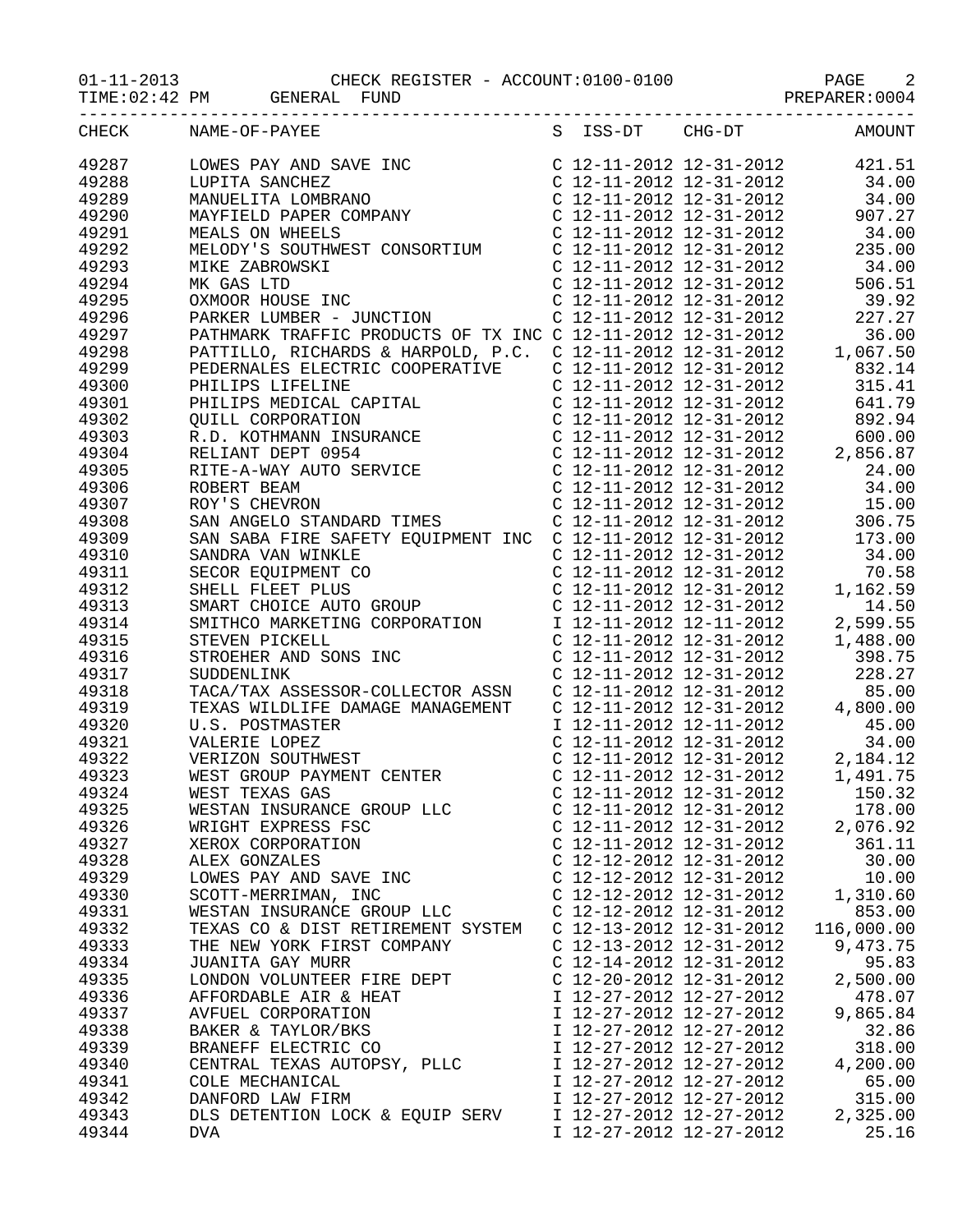01-11-2013 CHECK REGISTER - ACCOUNT:0100-0100 PAGE 3

TIME:02:42 PM GENERAL FUND SERIER REPARER:0004

| CHECK | NAME-OF-PAYEE                | S | ISS-DT                  | CHG-DT                    | AMOUNT   |
|-------|------------------------------|---|-------------------------|---------------------------|----------|
| 49345 | GALE                         |   |                         | I 12-27-2012 12-27-2012   | 47.23    |
| 49346 | HART INTERCIVIC              |   |                         | I 12-27-2012 12-27-2012   | 550.00   |
| 49347 | HOLT CAT                     |   |                         | $C$ 12-27-2012 12-31-2012 | 125.39   |
| 49348 | JANNETT PIEPER, COUNTY CLERK |   |                         | I 12-27-2012 12-27-2012   | 699.00   |
| 49349 | JPMORGAN CHASE BANK NA       |   |                         | I 12-27-2012 12-27-2012   | 3,509.26 |
| 49350 | JUNCTION MEDICAL CLINIC      |   | I 12-27-2012 12-27-2012 |                           | 124.03   |
| 49351 | LARRY HARRISON               |   |                         | I 12-27-2012 12-27-2012   | 140.00   |
| 49352 | LIFELINE (LEASE) CAPITAL INC |   |                         | I 12-27-2012 12-27-2012   | 383.38   |
| 49353 | MARIAN OVERSTREET            |   |                         | I 12-27-2012 12-27-2012   | 2,173.50 |
| 49354 | MEDCARE ASSOCIATES PA        |   |                         | I 12-27-2012 12-27-2012   | 19.97    |
| 49355 | PHILIPS MEDICAL CAPITAL      |   |                         | I 12-27-2012 12-27-2012   | 206.67   |
| 49356 | PITNEY BOWES                 |   | I 12-27-2012 12-27-2012 |                           | 600.00   |
| 49357 | OUILL CORPORATION            |   | I 12-27-2012 12-27-2012 |                           | 365.16   |
| 49358 | ROBINSON'S PLUMBING CO       |   | I 12-27-2012 12-27-2012 |                           | 629.38   |
| 49359 | SUDDENLINK                   |   |                         | I 12-27-2012 12-27-2012   | 78.19    |
| 49360 | WEST GROUP PAYMENT CENTER    |   |                         | I 12-27-2012 12-27-2012   | 966.75   |
| 49361 | WEST TEXAS GAS               |   |                         | $C$ 12-27-2012 12-31-2012 | 174.89   |
| 49362 | WESTAN INSURANCE GROUP LLC   |   |                         | C 12-27-2012 12-31-2012   | 2,053.00 |
| 49363 | XEROX CORPORATION            |   | I 12-27-2012 12-27-2012 |                           | 1,185.87 |
|       |                              |   |                         |                           |          |